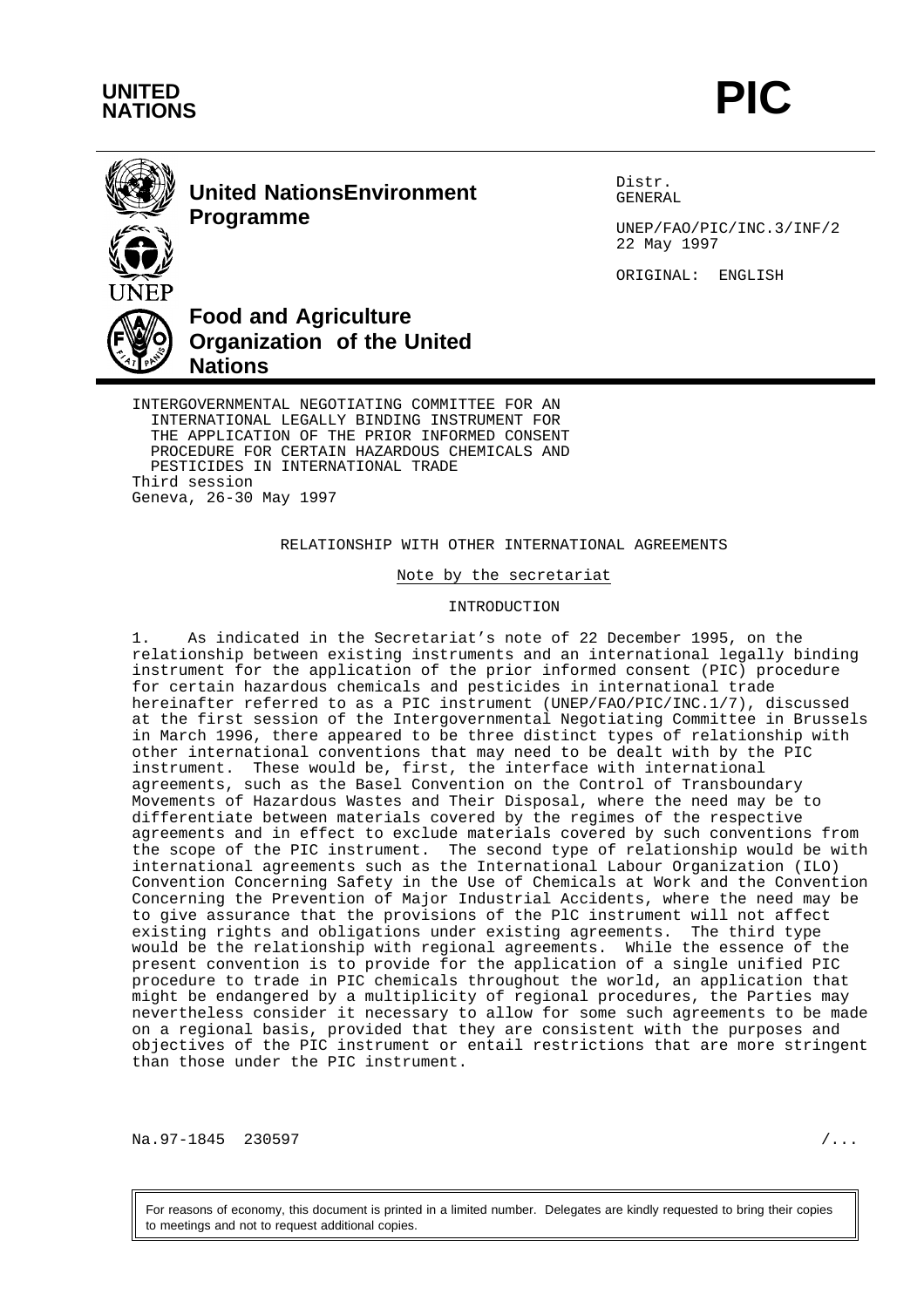#### I. RELATIONSHIP WITH THE BASEL CONVENTION ON THE CONTROL OF TRANSBOUNDARY MOVEMENTS OF HAZARDOUS WASTES AND THEIR DISPOSAL

2. The Basel Convention, in its Article 4, paragraph 1 (c), and Article 6 paragraphs 1 to 3, sets up a system of prior written notification for transboundary movements of hazardous wastes and other wastes. The form of, and procedures for, notifications are also set out in the Convention.

3. In order to avoid duplication and overlapping between the Basel Convention and the PIC instrument, it may be appropriate to find ways of defining the scope and application of the PIC instrument to ensure that the hazardous chemicals and pesticides which it covers do not include hazardous wastes already covered by the Basel Convention.

4. This could be done by defining chemicals for the purpose of the PIC instrument as not covering chemicals, including pesticides, that are defined as hazardous wastes under the Basel Convention, as follows:

"(a) 'Chemicals' means a substance whether by itself or in a mixture or preparation and whether manufactured or obtained from nature and include such substances in the following use-categories: pesticidal, industrial or consumer use, but does not include any living organism or chemicals that are defined or characterized as hazardous wastes within the scope of the Basel Convention on the Control of Transboundary Movements of Hazardous Wastes and Their Disposal."

5. Alternatively, the interface with the Basel Convention could be covered under Article 3 paragraph 2 (c) dealing with the scope of the Convention, by adding the words after subparagraph (c):

"including hazardous wastes falling within the scope of the Basel Convention on the Control of Transboundary Movements of Hazardous Wastes and Their Disposal."

6. In this context, it is noted that during the discussions on scope at the last session of the Intergovernmental Negotiating Committee, reference in the text to specific conventions was not supported. In the light of this position, possible alternatives would be to make only a generic reference, excluding chemicals that are covered by other existing international agreements, or to set out the precise definition of those chemicals in the body of the PIC convention, using language based on that currently used in the Basel Convention. The former option, however, may be too imprecise, while the latter might leave open the possibility of a gap or overlap in coverage between the PIC and Basel conventions, if the definition used in the Basel Convention is eventually changed.

## II. RELATIONSHIP WITH OTHER EXISTING CONVENTIONS

7. As noted above, it may be appropriate to give assurance in the legally binding instrument as to the continuation of rights and obligations under existing conventions, such as the ILO conventions mentioned above. A possible wording could be:

"This Convention shall not alter the rights and obligations of Parties which arise from other agreements compatible with this Convention and